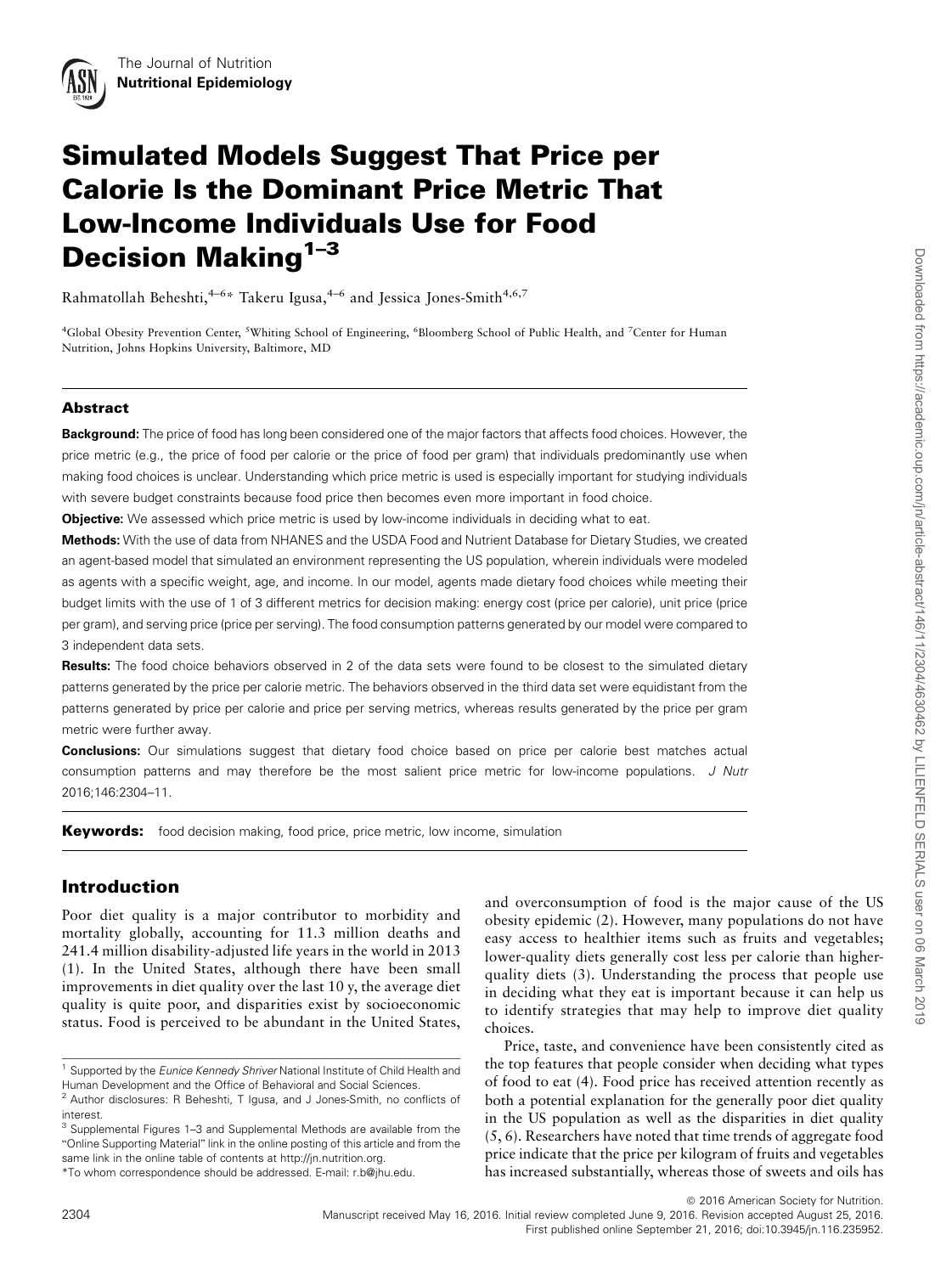remained stable (7). Furthermore, some researchers have argued that there is an economic incentive for populations with restricted budgets to consume calorically dense foods and that this may offer an explanation for the documented inverse relation between income and obesity risk (8). However, this argument is predicated on the assumption that people evaluate the price of food according to price per calorie (PPC)<sup>8</sup>. Drewnowski and Specter (8) and Drewnowski (9) demonstrated that when food groups are evaluated according to PPC, the more energy-dense foods are cheaper per calorie. However, it is unclear whether consumers evaluate the relative cost of food according to their cost per calorie or to other cost metrics. Researchers have argued that consumers are more likely to consider the cost per volume, weight, or serving when making food decisions (10). The answer to which foods are most expensive depends on which of these price metrics are used (9, 10). This issue becomes especially important for understanding decision making among individuals with restricted budgets, in which food price becomes the leading factor for food decision making (11). It is additionally important when considering manipulating the price of food as a way of incentivizing healthier diets.

Researchers have previously used simulation models to study whether is it possible to make food choices that meet dietary guidelines on a restricted budget. Computational approaches, typically based on linear programming, have been used to build such models (12). The use of linear programming-based models has been limited to testing the feasibility of following recommended diet guidelines in regard to their cost or to finding ways to improve the nutritional quality of food aid (12–18). To our knowledge, no studies have used simulation models to evaluate the effects of the price metric used by individuals with a restricted food budget on food choice or to determine the price metric that leads to dietary patterns that most closely match observational data. Given the importance of the price metric on intervention design and food policy, we believe such a simulation study would be a useful addition to the existing literature.

We used agent-based modeling (ABM) for our simulation approach because it can model individualized decision-making processes and has the ability to generate patterns of behavior through an emergent, button-up process (19). In our simulated environment, individuals (agents) chose their food based on 1 of 3 price metrics: PPC (\$/100 kcal), price per gram (PPG) (\$/100 g), and price per serving (PPS) (\$/serving), whereas all other factors (e.g., taste) remained unchanged. Serving refers to the serving sizes of different food items (e.g., fruits and vegetables or soups and fluid milk) as indicated by FDA reference amounts customarily consumed (20). We used the food price data as reported in another work (9). We refer to these 3 metrics as PPC, PPG, and PPS, respectively. We used PPX to generically represent any one of these metrics. These metrics form the bases of the 3-food selection criteria that have been widely used in studies of price impact on dietary intake (9, 10). The food consumption patterns generated by each metric were compared against 3 independent data sources to determine the food choice approach that best matched the consumption patterns observed in US populations.

# Methods

Study population and design. ABM defines a set of agents, in our case representing individuals, and a set of attributes for the agents. Agents are able to perform a set of actions within a simulated environment. Our ABM simulated the food consumption patterns of the adult US population for the year 2001. We used 2001 because the PPC, PPG, and PPS of the 9 major food groups were available for this particular year from previously published work (9). The simulated individuals in our model were representative of the US population of adults >20 y old in terms of age, sex, income, and dietary intake.

Databases. We used several databases to assign the parameter values of the agents in our ABM. The Bureau of Labor Statistics (BLS) and US census data were used to assign the demographic, income, and food budget parameters of each agent (21, 22). NHANES data sets were used to determine the diet compositions (23), and the USDA Food and Nutrient Database for Dietary Studies (24) was used to obtain food price values. Healthy eating index (HEI) data for NHANES participants (25) and the 2005 International Comparison Program (ICP) data set (26) were used to compare of our simulated results to actual data. Details about the procedure for obtaining data from these databases and employing them are provided in the following sections.

Demographics. We assigned age, sex, and income to our population of agents based on data from the US Census Bureau and BLS. Age and sex were assigned with the probability equal to the distribution based on 2001 US Census data (21). The income for each agent was based on the distribution of income in the United States according to the BLS data set for 2001 (22). Annual after-tax income from this data set was used for our study. We used quintile data for the after-tax income of the total US population from this data set. Each agent was assigned to one of the quintiles with a probability of 20%. The agent's income was randomly generated with the use of the mean and SD for that quintile of income.

After initializing the whole population, we continued our simulations only on those agents with the lowest 13% of income in the population because our research question was particularly concerned with how lower-income populations make dietary decisions. The choice of 13% was a result of using the lowest 2 code values indicating income ranges in the NHANES data set (23). We performed additional analyses for other thresholds (Supplemental Methods, Supplemental Figures 1–3).

Food budget. To assign each agent a daily food budget, we used data from BLS to find the mean and distribution of the proportion of annual income spent on food. Because the data on the price of food (described in the "Food Price" section) assumes that all food is prepared at home, we needed to find the daily food expenditure as if all food were prepared at home. BLS provides an estimate for food expenditures at home and food away from home (FAFH); in 2001, FAFH was 42.2% of total food expenditure. To find the daily expenditure as if all food were prepared at home, we excluded the cost of any nonfood item from the FAFH portion of daily food expenditure. By the nonfood portion, we mean any expense other than the retail price of the consumed food, including labor, tips, and any extra tax in restaurants. According to USDA reports (11, 27), restaurant prices were 168.4% higher than retail food prices in 2001. Accordingly,  $63\%$  [168.4/(100 + 168.4)] of FAFH was spent on nonfood items. The food expenditure value was then updated by subtracting this nonfood expense so that an agent's food budget became equivalent to its calculated diet cost. Both income and food expenditures were divided by 365 to give the daily food expenditure, which we call the food budget.

Diet composition. Assigning diet composition was a multistep process. Briefly, our goal was to assign each agent an energy intake (EI) amount based on their age and sex and a diet composition based on the percentage of energy from the 9 major food categories described by the USDA and identifiable in the NHANES data set (24). Specifically, each agent was randomly assigned a total daily EI according to NHANES data for the mean EI for each age category (20–39, 40–59, and 60–74 y) and sex with the use of the mean and SD of these 6 distributions (2 sexes within 3 age groups) as reported by Ford and Dietz (28). Agents' total EI did not

<sup>&</sup>lt;sup>8</sup> Abbreviations used: ABM, agent-based modeling; AIC, Akaike information criterion; BLS, Bureau of Labor Statistics; EI, energy intake; FAFH, food away from home; HEI, healthy eating index; ICP, International Comparison Program; PPC, price per calorie; PPG, price per gram; PPS, price per serving; RSS, residual sum of squares; SAD, sum of absolute differences.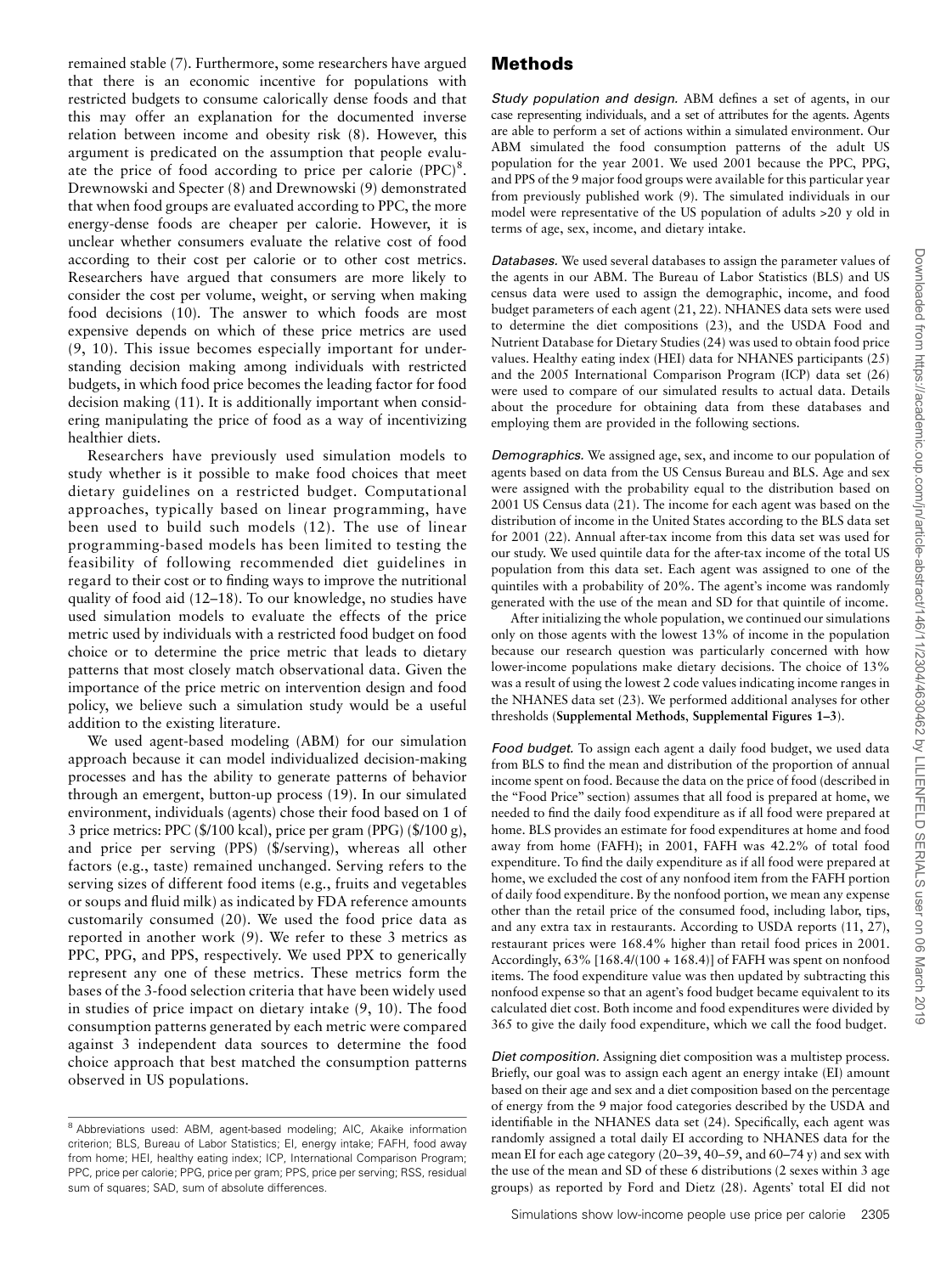change with the budget constraints introduced later in our simulation. This is because, in our model, it was assumed that total food intake is determined by energy and not nutrient requirements (14); it was also assumed that diet quality is affected before diet quantity in foodinsufficient households (29). Hence, the daily EI was not reduced for agents with low budgets.

After assigning the total EI for each agent, the percentage of EI from each major food category was initialized based on NHANES mean values. We assigned the mean composition of the diet according to the USDA's 9 primary food groups for 2001 (24): 1) milk and milk products; 2) meat, poultry, and fish; 3) eggs; 4) dry beans, legumes, nuts, and seeds; 5) grain products; 6) fruits; 7) vegetables; 8) fats, oils, and salad dressings; and 9) sugars, sweets, and beverages. We refer to these groups as milk, meat, eggs, beans, grains, fruits, vegetables, fats, and sugars, respectively. The mean proportion of total energy from each of these 9 food categories was derived from NHANES 2001–2002 data with the use of USDA food codes in the NHANES 2001– 2002 dietary food recall data set (23) to identify food groups. The resulting mean diet composition for adults had the following percentages of daily caloric EI: 10.7% milk, 18.6% meat, 1.9% eggs, 3.1% beans, 33.4% grains, 4.8% fruits, 7.8% vegetables, 3.0% fats, and 16.6% sugars. Within the ABM, the initial diet of each agent was represented by this tuple (list of percentages). Changes in the diet (described in the "Food Decision-Making" section) were represented by changes in the values of the tuple, with the restriction that the sum of percentages remained equal to 1 (100%).

Food price. The mean PPC, PPG, and PPS of each of these 9 food categories was derived from previously published work (9). These data were originally calculated with the use of the USDA Food and Nutrient Database for Dietary Studies version 1.0 (24) and the Center for Nutrition Policy and Promotion food prices database (30) and were related to 2001. Mean and SD values for the unit prices of food were used to randomly generate food prices at the beginning of our simulation. Serving size (in grams) and energy density (kilocalories per 100 g) of various foods were also obtained from the same reference.

Food decision making. Agents in our model chose their food such that their diet was as close as possible to the mean diet. However, we did not allow the cost to exceed their food budget limit. This assumption was based on socio- and ethnologic observations that have shown that lowincome populations maintain their identity and self-respect by retaining familiar dietary patterns instead of purchasing the cheapest source of nutrients to achieve a healthy diet (14, 31). The process that agents followed in choosing their diet is shown in Figure 1. In this process, agents started with their mean diet and calculated the cost based on their own daily energy intake. If the cost for following the current diet was higher than their daily food budget limit, agents updated the energy proportion values by decreasing the caloric intake from a food category that had a higher price per X, where X designates the food metric chosen for an ABM scenario, and balancing this decreased caloric intake by increasing the intake from a food category that had a lower price per X. Although the net caloric intake remained the same, the net cost of the diet decreased because of the differential pricing of the 2 food categories. The 2 food categories were chosen with probabilities proportional to the values of the mean diet such that a higher value in the mean diet resulted in a higher probability of being chosen as an increasing category and lower probability of being chosen as a decreasing category. Details about this process, along with technical aspects of implementation, are provided in Supplemental Methods and Supplemental Figure 1. Each ABM scenario (PPC, PPG, and PPS) was run separately so that we could compare the results across the 3 price metrics.

With the use of the mean diet for determining the probabilities of choosing the increasing and decreasing food categories, we allowed the model to indirectly include all of the factors that can affect food decision making of individuals, such as taste and convenience; i.e., we took the mean diet as the expressed preferences of the population, thus accounting for taste, convenience, health, and other preferences. We assumed that a higher proportion of energy coming from a specific food category in the mean diet demonstrated a higher preference for consumption of that food category. Hence, the mean diet foods with the largest percentages of daily caloric intake had the highest probabilities of



FIGURE 1 Flowchart of the food decision-making process that an agent uses to determine their diet (the portion of EI from each of the 9 major USDA food categories). An agent goes through this process every day for a period of 30 d in every simulation run. Agents use 1 of 3 price metrics in each run. These 3 metrics are shown by PPX, which refers to PPC, PPG, or PPS. EI, energy intake; PPC, price per calorie; PPG, price per gram; PPS, price per serving.

becoming an increasing food category, whereas those with the lowest percentages of daily intake had the highest probabilities of becoming a decreasing food category.

To ensure that unrealistic diet patterns were not generated by our model, we set minimum and maximum proportions of energy for each food category with the use of the 10th and 90th percentiles from the NHANES data set. These percentile values were calculated with the use of the same process used to determine the mean diet.

Each simulation was performed over a 1-mo period, during which we assumed that there were no changes in food prices and agent body weights. The results reported are based on the mean food consumption over this time period. Models were run 100 times. Each simulation lasted 30 s. The agents' population size was set to 201 million, which was equal to the number of adults aged >20 y in the United States as of April 2000 (21). Our ABM was implemented in the NetLogo environment (32).

Comparison of simulation results with data. We compared the results obtained from the 3 price-metric scenarios of our ABM to several data sets to see which of the scenarios generated dietary patterns that were closest to those observed in the data. First, we compared the simulated percentages to total EI for each food category to NHANES data. Total family income (variable INDFMINC) from the NHANES 2001–2002 data set was used to determine individuals in the lowest 13% bracket, who were of interest in our study. It should be noted that we used BLS data (22) to initialize the income and food budget levels of our agents rather than NHANES because the latter did include food budget data.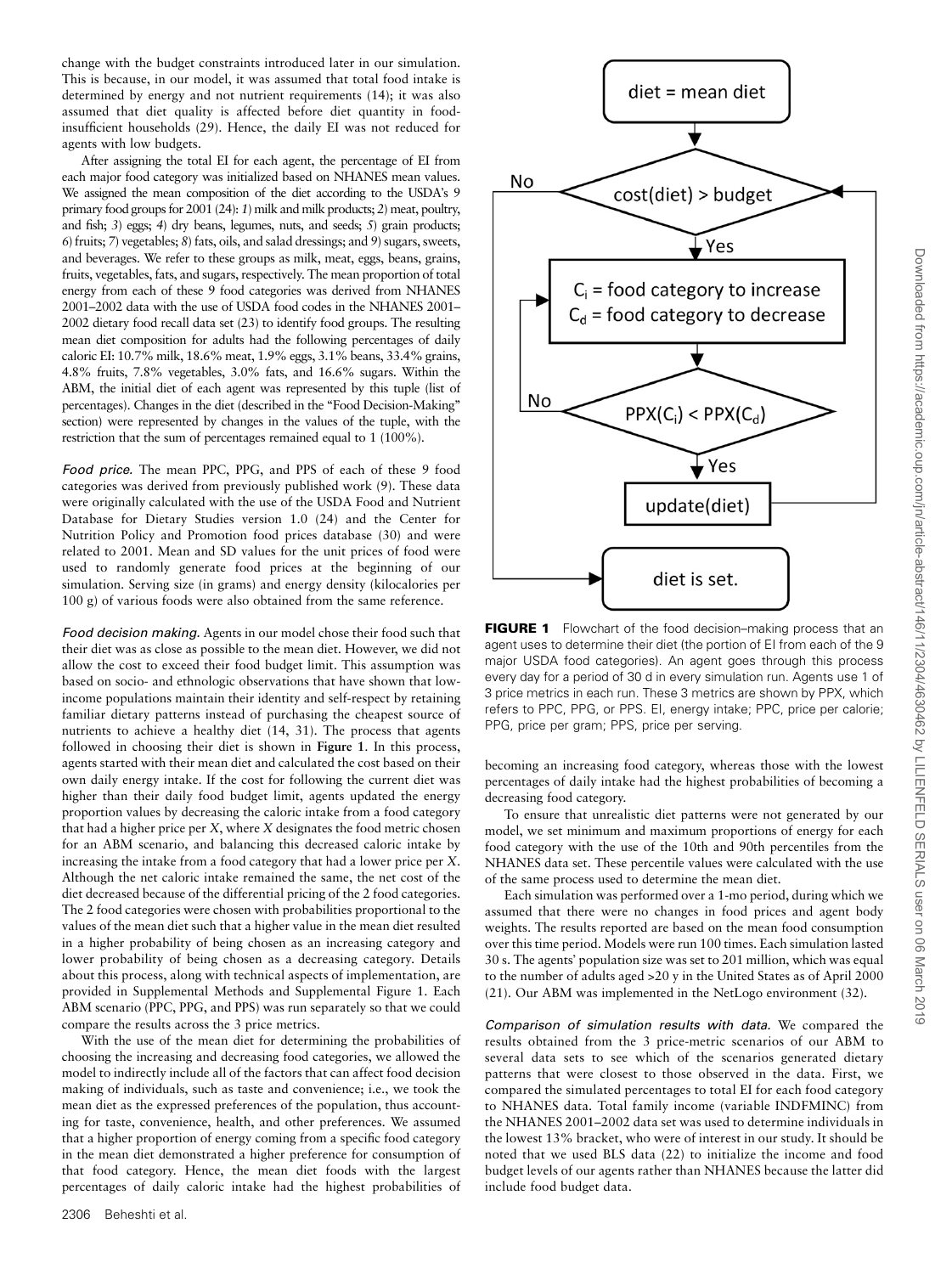We then compared the mean HEI of simulated individuals in our model to the HEI from the NHANES 2001–2002 population, as calculated and reported by the USDA (25). Specifically, we used the sequence identifications of NHANES 2001–2002 participants with incomes in the lowest 13% of the income distribution to extract the individual HEI component scores of the same individuals from the USDA HEI data set. We used the reported scores for 5 categories of food rather than the aggregated HEI score because the rest of the categories in the original data set did not match our 9 food categories. The ranges for these scores were between 0 and 10. The individuals who followed the recommended USDA food guide pyramid servings per day received the maximum score for the HEI component, and those who consumed less than the minimum recommended amount received the minimum score. People with dietary intakes within the recommended and minimum recommended levels received proportional scores (33).

We used income elasticity for food subcategories for the third comparison of our simulation results. The original data were collected through the ICP 2005 data set (26), and the elasticity values have been reported by the USDA (34). The ICP data related to 2005; it has been shown previously that the value of the income elasticity of demand for various goods does not change notably over time (35). In our simulations, we recorded the food consumptions of the simulated population with baseline settings. The income level of agents was then increased by 1%, and the new food consumption levels were recorded. Income elasticity was calculated with the use of these 2 sets of values.

Statistical analyses. All analyses were conducted with the use of Stata version 14.0 (StataCorp LP). Sampling weights, sampling units, and strata were set according to NHANES analytic guidelines (22). We used 3 techniques to compare the results obtained from each of the 3 price metrics: 1) sum of absolute differences (SAD) between simulated results and actual data, 2) residual sum of squares (RSS) divided by the number of data points, and 3) Akaike information criterion (AIC), where AIC =  $n \ln(\text{RSS}/n) + 2k$ , in which  $n$  is the number of samples used to evaluate the results (i.e., the number of simulations) and  $k$  is the number of food groups.

### Results

Three sets of results are presented in this section. Figure 2 displays the percentage of total diet EI from 9 food categories that was simulated with the use of the 3 price-metric ABM scenarios. These results were compared to the calculated percentages from NHANES data. The NHANES values show the mean percentage of total EI from each category of food for adults in the lower 13% income group. The SAD between



FIGURE 2 Percentage of total dietary energy from the 9 major USDA food categories [milk (A), meat (B), eggs (C), beans (D), grains (E), fruits (F), vegetables (G), fats (H), and sugars (I)] for adults in the lowest 13% income bracket calculated from NHANES 2001–2002 and simulated results with the use of 3 price-metric scenarios. The ABM results used the following criteria for decision making: PPC, PPG, and PPS. Values are means  $\pm$  95% Cls, and there were 100 simulations. Each chart refers to one of the food categories indicated on the vertical axis. ABM, agent-based modeling; EI, energy intake; PPC, price per calorie; PPG, price per gram; PPS, price per serving.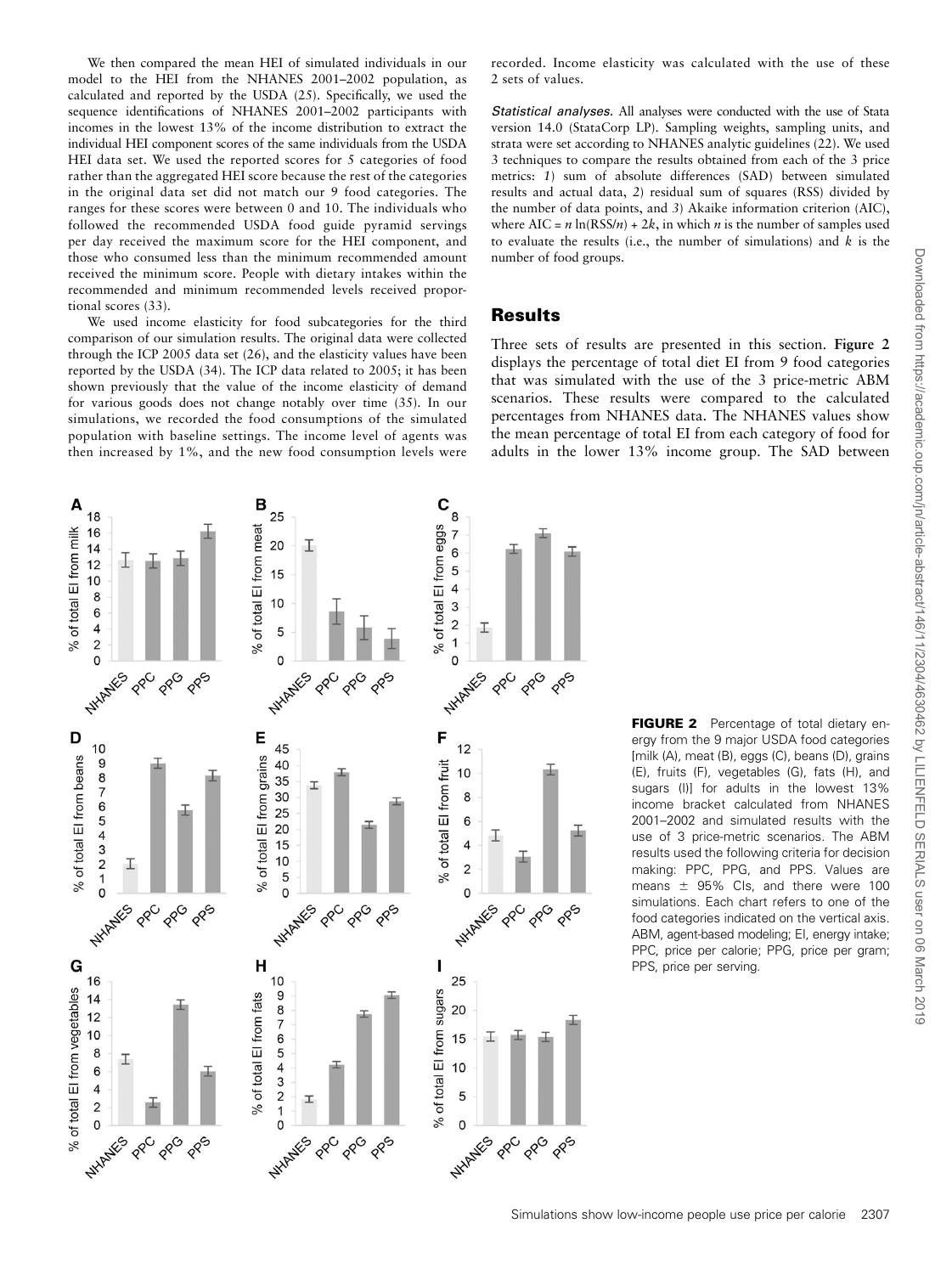**TABLE 1** Comparison of simulated results obtained from 3 price-metric scenarios and actual data for the 3 experiments reported in this article<sup>1</sup>

| Experiment                  | SAD   | RSS/k <sup>2</sup> | AlC <sup>3</sup> |
|-----------------------------|-------|--------------------|------------------|
| Total El, %                 |       |                    |                  |
| PPC                         | 36.24 | 27.51              | $-111.07$        |
| PPG                         | 53.40 | 55.67              | $-40.58$         |
| PPS                         | 46.98 | 46.41              | $-58.76$         |
| HFI                         |       |                    |                  |
| PPC                         | 8.93  | 4.52               | $-714.68$        |
| PPG                         | 12.84 | 8.15               | $-620.88$        |
| PPS                         | 8.77  | 4.96               | $-467.27$        |
| Income elasticity of demand |       |                    |                  |
| PPC                         | 0.73  | 0.07               | $-291.71$        |
| PPG                         | 1.29  | 0.17               | $-232.76$        |
| PPS                         | 2.83  | 0.78               | $-282.46$        |

<sup>1</sup> Smaller values are closer to actual data. AIC, Akaike information criterion; EI, energy intake; HEI, healthy eating index; PPC, price per calorie; PPG, price per gram; PPS, price per serving; RSS, residual sum of squares; SAD, sum of absolute differences.  $2 k = 9$  in the first experiment, 5 in the second, and 4 in the third.

 $3$  AIC = n ln(RSS/n) + 2k, n = 100 in all cases.

simulated values and NHANES for all 9 food categories, RSS (divided by the number of data points  $k$ ), and AIC are shown in Table 1 for each of the 3 scenarios. Results based on PPC showed smaller differences from the actual data based on each of the 3 measures. For meat, eggs, grains, fats, and sugars, the PPC predictions were closest to the actual intakes of NHANES respondents. For beans, PPG results were closest. For dairy, fruits, and vegetables, PPS results were closest to NHANES data. In the fruits and sugars categories, the PPC results were still close to the NHANES data because the 95% CIs overlapped with the NHANES data.

In our second set of results, we used the simulated intakes to calculate the HEI food component scores for the population and compared these scores to the HEI food component scores of the

NHANES population. These results are shown in Figure 3. Overall, the PPC and PPS price-metric scenarios performed similarly (Table 1), with the sum of 5 absolute differences for the 3 methods being equal to 8.9 for PPC, 12.8 for PPG, and 8.8 for PPS. For 3 of the 5 HEI component scores (dairy, meat, and grains), the PPC scenario predicted intakes that generated HEI scores closest to the actual HEI scores of the NHANES participants. PPS values were closest to the actual HEI scores for the fruits and vegetables categories. RSS and AIC values also showed a similar pattern.

In our third analysis, we compared income elasticities obtained from our model to data from the ICP (Figure 4). Based on the ICP data, grains and fats are inferior goods because they have negative values for income elasticity, meaning that as people have more income they decrease the consumption of these foods. Dairy and fruit products are normal goods, with positive income elasticity values. All 3 simulated price-metric scenarios generated negative values for the income elasticity of fat, which was in the same direction as the ICP data. SAD, RSS, and AIC values showed that the PPC scenario generated the closest patterns to the actual data (Table 1). The 95% CI for the PPC scenario predicted income elasticity for fruits that overlapped the 95% CI for ICP. Once again, in 3 of 4 cases, PPC led to more realistic results than the other 2 scenarios.

## **Discussion**

Among the 3 price-metric scenarios in our ABM simulations, the PPC metric produced results that were most similar to data on dietary habits. In addition, the PPC metric produced results most consistent with data on the sensitivity of dietary composition to changes in income. These results are consistent with the ideas put forward by Drewnowski and Specter (8). Although all 3 price metric scenarios generated results that were relatively close to the data, the PPC metric generally outperformed the PPG and PPS metrics.

Downloaded from https://academic.oup.com/jn/article-abstract/146/11/2304/4630462 by LILIENFELD SERIALS user on 06 March 2019 Downloaded from https://academic.oup.com/jn/article-abstract/146/11/2304/4630462 by LILIENFELD SERIALS user on 06 March 2019

FIGURE 3 Mean HEI score of simulated individuals compared to NHANES 2001–2002 low-income adults for 5 food categories: milk (A), meat (B), grains (C), fruits (D), and vegetables (E). Values are means  $\pm$  95% CIs, and there were 100 simulations. HEI, healthy eating index; PPC, price per calorie; PPG, price per gram; PPS, price per serving.

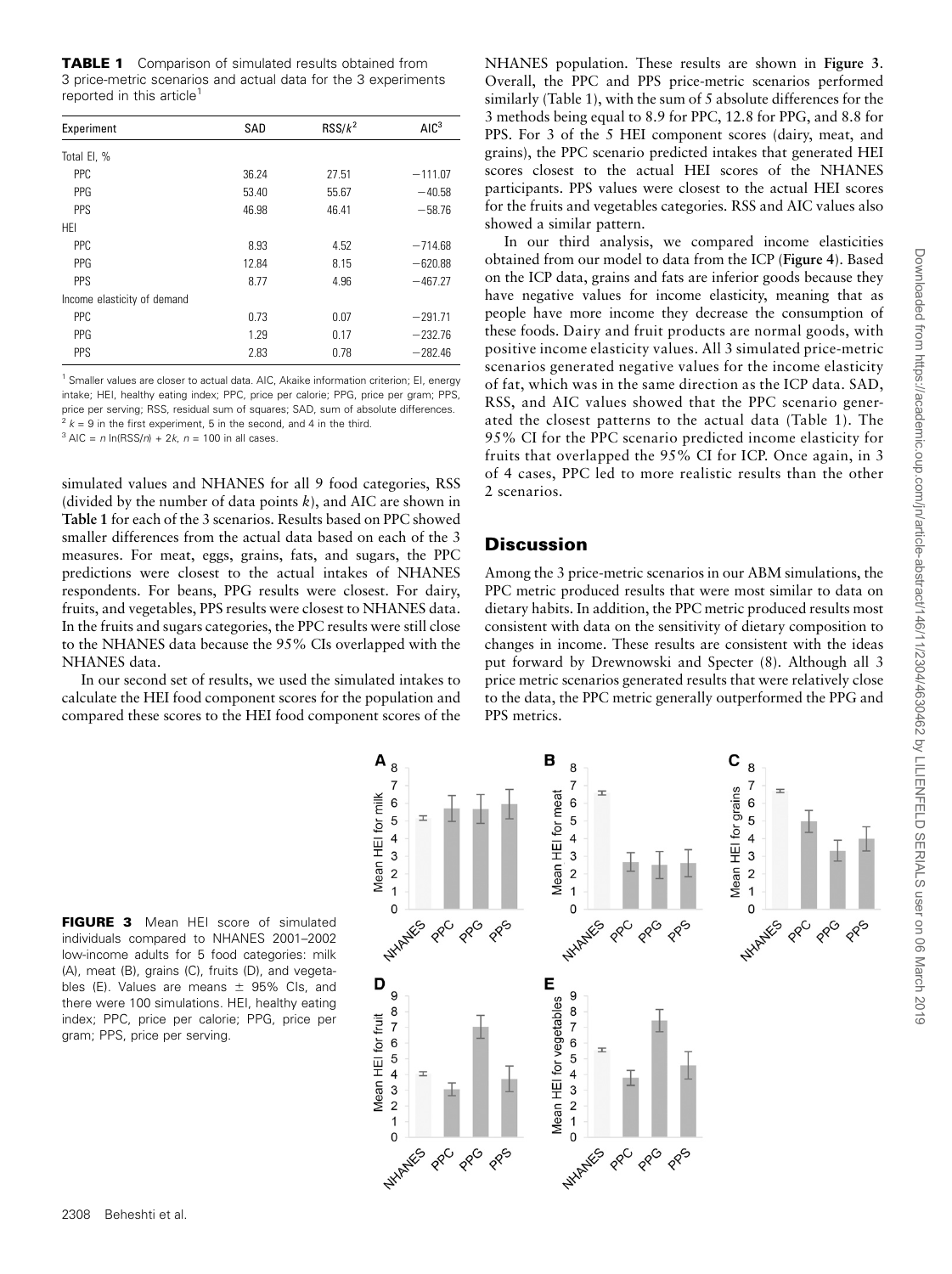

**FIGURE 4** Income elasticity of demand for 4 food categories: milk (A), grains (B), fruits (C), and vegetables (D). The values relate to the low-income adult US population as calculated from the ICP data set (reported by the USDA) and compared to the results from our ABM simulations based on the 3 different food decision–making scenarios (PPC, PPG, and PPS). The value for ICP in panel  $D$  is  $-0.001$ . Values are means  $\pm$  95% CIs, and there were 100 simulations. CIs were not available for ICP data. ABM, agent-based modeling; ICP, International Comparison Program; PPC, price per calorie; PPG, price per gram; PPS, price per serving.

The following discussion may explain some of the dietary patterns that were observed in the ABM results. We found that agents that used PPC for decision making had a higher consumption of grains. This may be because, based on our food price data (9), the grains category had the lowest PPC. Hence, under PPC decision-making rules, increasing grain consumption was the most cost-effective way of maintaining dietary EI while lowering the total food budget for the agents representing the lowest 13% income group (Figure 2E). Similarly, because fruits had the lowest PPG, the PPG scenario led to the highest consumption of fruits (Figure 2F). Likewise, because fats had the lowest PPS, the PPS scenario led to a high consumption of fats (Figure 2H).

Another noteworthy result in our findings is that, for grains, only the PPC scenario led to negative values for income elasticity (Figure 4B). We believe this was because grains have the lowest PPC among the 9 food groups. When an agent in our ABM had more money to spend on food, the least expensive food group had the highest probability of being replaced by more costly foods.

Our simulation addresses several criticisms and difficulties that have arisen in the literature on the cost of healthier foods relative to less healthy foods. Two primary critiques have been levied against the assertion that healthy foods cost more. The first relates directly to the purpose of our article. It has been

argued effectively by Carlson and Frazão (36) that we do not know whether people evaluate the cost of food based on PPC, PPG, or PPS and that the answer of whether healthy food costs more differs depending on which metric is used. For instance, Carlson and Frazão (10) reported that, based on NHANES and Center for Nutrition Policy and Promotion data sets, for all metrics except for PPC, healthy foods actually cost less than less healthy foods. With the use of similar data sets, Davis and Carlson (37) also reported that no statistical support exists for high energy-dense food being cheaper than low energy-dense food. If people do use one of these other price metrics, it would be difficult to argue that there is an economic incentive to consume junk food; instead, other factors would be needed to explain the disparity in healthy diets that has been observed between high- and low-income populations. Our work sought to address the question of which metric is being used, and we have developed simulation models that incorporate these metrics for food choice. Our comparison of model results to several large data sets supports the assertion that low-income populations evaluate food cost with the use of the PPC metric.

Second, in response to earlier findings that energy density was negatively correlated with cost per calorie and that there may be an economic incentive for low-income populations to consume energy-dense foods, Lipsky (38) asserted that the finding was likely an artifact and that a negative correlation between energy cost and energy density will always be found because of having calories in the numerator and denominator (\$/kcal and kcal/g). Others have used a variety of arguments to counter this assertion and have found that the negative correlation could not be reproduced with randomly generated numbers (39, 40). These challenges were avoided in our work by letting the food consumption patterns emerge through individualized decisionmaking agents. In other words, our results were not obtained with the use of an analytical method, and we did not study existing food consumption patterns to form our conclusions as did Drewnowski and Specter (8), Davis and Carlson (37), and Schroeter et al. (41). Instead, we used a bottom-up approach to generate those patterns with the use of agents that followed a price metric and that adjusted dietary composition through a set of simple rules. Although our model cannot be used for addressing questions related to the negative correlation between food price and energy density, it does suggest that actual consumption patterns are consistent with the PPC price metric for food decision making. By extension, foods that are relatively cheap per calorie will be the preferred foods for low-income individuals.

The limitations of this study are worth noting. In this work, we assumed there was a single dominant price metric used by low-income populations; a combination of the 3 price metrics may be more realistic. The data used in this work relate to 2001. Although this did not affect our methodology (i.e., comparing agent-based simulations with data), more recent data may be different from the 2001 data because of changes in dietary price metrics. However, we would expect these differences to be small because the relative prices of different types of foods did not change substantially over this time period. For instance, according to BLS annual consumer price index data sets, the relatively more expensive food groups in 2001 (42) remained relatively more expensive than other food groups in 2016 (43). The mean annual inflation rate ranged from the lowest value of 2.9% for fats and oils to the 2 highest values of 3.6% for grain products and 5% for eggs. Eggs contributed only 1.9% of daily caloric intake, and the remainder of the food groups had differences in the inflation rate of  $\leq 0.7\%$ /y (44). Our model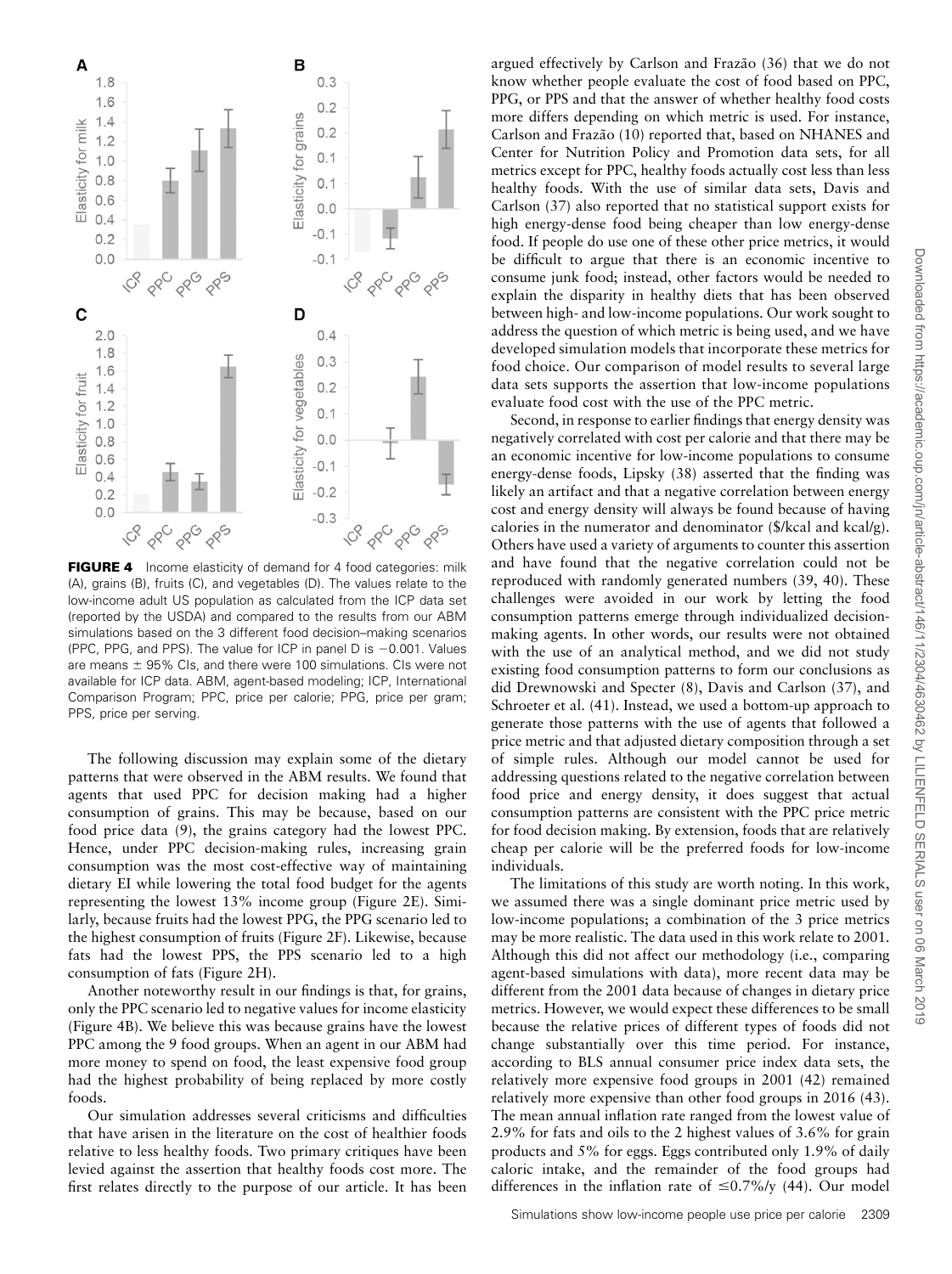cannot be used to assess decision making among people who spend more than the mean diet cost; in addition, it should not be generalized to higher-income populations. This is not a severe limitation because our study is on low-income individuals, for whom price becomes the key factor of dietary behaviors and for whom the strong relation between poverty and both malnutrition and obesity are most relevant (45).

In conclusion, our findings suggest that low-income populations choose foods based on their PPC. These findings may have important public health and policy implications. Specifically, the relatively high PPC of healthy foods may be a substantial barrier to eating these foods for low-income populations regardless of their PPG or PPS. The results of our study indicate that researchers, agencies, and policy makers should consider ways of manipulating PPCs when considering ways of discouraging low-quality diets and encouraging high-quality diets.

#### Acknowledgments

We thank Timothy Moran, Yeeli Mui, Michelle Wong, and Atif Adam for comments on an earlier draft. RB designed and conducted the research, analyzed the data, wrote the manuscript, and had primary responsibility for all data; TI supervised the model development and implementation and provided critical input on the manuscript draft; and JJ-S provided critical input on the design of the research, drafted portions of the manuscript, and provided critical input on the manuscript draft. All authors read and approved the final manuscript.

### References

- 1. Forouzanfar MH, Alexander L, Anderson HR, Bachman VF, Biryukov S, Brauer M, Burnett R, Casey D, Coates MM, Cohen A. Global, regional, and national comparative risk assessment of 79 behavioural, environmental and occupational, and metabolic risks or clusters of risks in 188 countries, 1990–2013: a systematic analysis for the Global Burden of Disease Study 2013. Lancet 2015;386:2287–323.
- 2. Ogden CL, Carroll MD, Kit BK, Flegal KM. Prevalence of childhood and adult obesity in the United States, 2011–2012. JAMA 2014; 311:806–14.
- 3. Darmon N, Drewnowski A. Contribution of food prices and diet cost to socioeconomic disparities in diet quality and health: a systematic review and analysis. Nutr Rev 2015;73:643–60.
- 4. Glanz K, Basil M, Maibach E, Goldberg J, Snyder D. Why Americans eat what they do: taste, nutrition, cost, convenience, and weight control concerns as influences on food consumption. J Am Diet Assoc 1998;98: 1118–26.
- 5. Bleich SN, Jones-Smith J, Wolfson JA, Zhu X, Story M. The complex relationship between diet and health. Health Aff (Millwood) 2015;34:1813–20.
- 6. Rao M, Afshin A, Singh G, Mozaffarian D. Do healthier foods and diet patterns cost more than less healthy options? A systematic review and meta-analysis. BMJ Open 2013;3.
- 7. Popkin BM. Agricultural policies, food and public health. EMBO Rep 2011;12:11–8.
- 8. Drewnowski A, Specter S. Poverty and obesity: the role of energy density and energy costs. Am J Clin Nutr 2004;79:6–16.
- 9. Drewnowski A. The cost of US foods as related to their nutritive value. Am J Clin Nutr 2010;92:1181–8.
- 10. Carlson A, Frazão E. Are healthy foods really more expensive? It depends on how you measure the price. Washington (DC): USDA; 2012.
- 11. Dykstra H, Davey A, Fisher JO, Polonsky H, Sherman S, Abel ML, Dale LC, Foster GD, Bauer KW. Breakfast-skipping and selecting low-nutritional-quality foods for breakfast are common among low-income urban children, regardless of food security status. J Nutr 2016;146: 630–6.
- 12. Masset G, Monsivais P, Maillot M, Darmon N, Drewnowski A. Diet optimization methods can help translate dietary guidelines into a cancer prevention food plan. J Nutr 2009;139:1541–8.
- 13. Darmon N, Ferguson E, Briend A. Linear and nonlinear programming to optimize the nutrient density of a population's diet: an example based on diets of preschool children in rural Malawi. Am J Clin Nutr 2002;75:245–53.
- 14. Darmon N, Ferguson EL, Briend A. A cost constraint alone has adverse effects on food selection and nutrient density: an analysis of human diets by linear programming. J Nutr 2002;132:3764–71.
- 15. Dibari F, Diop EHI, Collins S, Seal A. Low-cost, ready-to-use therapeutic foods can be designed using locally available commodities with the aid of linear programming. J Nutr 2012;142:955–61.
- 16. Hlaing LM, Fahmida U, Htet MK, Utomo B, Firmansyah A, Ferguson EL. Local food-based complementary feeding recommendations developed by the linear programming approach to improve the intake of problem nutrients among 12–23-month-old Myanmar children. Br J Nutr 2016;116(Suppl 1):S16-26.
- 17. Maillot M, Drewnowski A. Energy allowances for solid fats and added sugars in nutritionally adequate U.S. diets estimated at 17–33% by a linear programming model. J Nutr 2011;141:333–40.
- 18. Monsivais P, Aggarwal A, Drewnowski A. Are socioeconomic disparities in diet quality explained by diet cost? J Epidemiol Community Health 2012;66:530–5.
- 19. Hammond RA. Complex systems modeling for obesity research. Prev Chronic Dis 2009;6:A97.
- 20. FDA. Electronic code of federal regulations, sec. 101.9: nutrition labeling of food [Internet]. [cited 2016 Aug 10]. Available from: [https://](https://www.accessdata.fda.gov/scripts/cdrh/cfdocs/cfcfr/CFRSearch.cfm?fr=101.9) [www.accessdata.fda.gov/scripts/cdrh/cfdocs/cfcfr/CFRSearch.cfm?fr=101.9.](https://www.accessdata.fda.gov/scripts/cdrh/cfdocs/cfcfr/CFRSearch.cfm?fr=101.9)
- 21. Meyer J. Age: 2000 [Internet]. [cited 2016 Jun 1]. Available from: [http://](http://1.usa.gov/1Ur5O2V) [1.usa.gov/1Ur5O2V.](http://1.usa.gov/1Ur5O2V)
- 22. US Department of Labor. Quintiles of income before taxes, Consumer Expenditure Survey, 2001 [Internet]. [cited 2016 Jun 1]. Available from: <http://1.usa.gov/258Whl8>.
- 23. CDC. NHANES 2001–2002 [Internet]. [cited 2016 Jun 1]. Available from:<http://1.usa.gov/23hXuTI>.
- 24. USDA. Food and nutrient database for dietary studies, v1.0 [Internet]. [cited 2016 Jun 1]. Available from: [http://www.ars.usda.gov/News/docs.](http://www.ars.usda.gov/News/docs.htm?docid=12068) [htm?docid=12068.](http://www.ars.usda.gov/News/docs.htm?docid=12068)
- 25. USDA. Healthy eating index 2001–2002 data [Internet]. [cited 2016 May 1]. Available from: [http://1.usa.gov/1UHq7IL http://1.usa.gov/](http://1.usa.gov/1UHq7IL) [1UHq7IL.](http://1.usa.gov/1UHq7IL)
- 26. World Bank. The 2005 International Comparison Program database [Internet]. [cited 2016 Jun 1]. Available from: [http://bit.ly/1T0ILvi.](http://bit.ly/1T0ILvi)
- 27. USDA. Relative prices of food at three stages of the system [Internet]. [cited 2016 Jun 1]. Available from: [http://1.usa.gov/1eztJVr.](http://1.usa.gov/1eztJVr)
- 28. Ford ES, Dietz WH. Trends in energy intake among adults in the United States: findings from NHANES. Am J Clin Nutr 2013;97:848–53.
- 29. Basiotis PP. Validity of the self reported food sufficiency status item in the US Department of Agriculture's Food Consumption Surveys. In: Haldeman V, editor. Proceedings for the 38th Annual Conference of the American Council on Consumer Interest; 1992 Mar 25–28; Toronto. p. 262–70.
- 30. Carlson A, Lino M, Juan W, Marcoe K, Bente L, Hiza HA, Guenther PM, Leibtag ES. Development of the CNPP prices database [Internet]. [cited 2016 June 1]. Available from:<http://1.usa.gov/1R9eRQL>.
- 31. Dowler E. Poverty, food and nutrition. In: Strelitz J, Lister R, editors. Why money matters: family income, poverty and children's lives. London: Save the Children, 2008:p. 34–43.
- 32. Center for Connected Learning and Computer-BasedModeling. NetLogo [Internet]. [cited 2016 May 1]. Available from:<https://ccl.northwestern.edu>.
- 33. Bowman SA, Gerrior MLSA, Basiotis PP. The healthy eating index, 1994–96. Fam Econ Rev 1998;11:2.
- 34. Seale JL, Regmi A. Modeling international consumption patterns. Rev Income Wealth 2006;52:603–24.
- 35. Perloff JM. Microeconomics: theory and applications with calculus. Upper Saddle (NJ): Pearson Education; 2014.
- 36. Carlson A, Frazão E. Food costs, diet quality and energy balance in the United States. Physiol Behav 2014;134:20–31.
- 37. Davis GC, Carlson A. The inverse relationship between food price and energy density: is it spurious? Public Health Nutr 2015;18:1091–7.
- 38. Lipsky LM. Are energy-dense foods really cheaper? Reexamining the relation between food price and energy density. Am J Clin Nutr 2009;90: 1397–401.
- 39. Drewnowski A. Reply to LM Lipsky et al. Am J Clin Nutr 2011;93: 868–9.